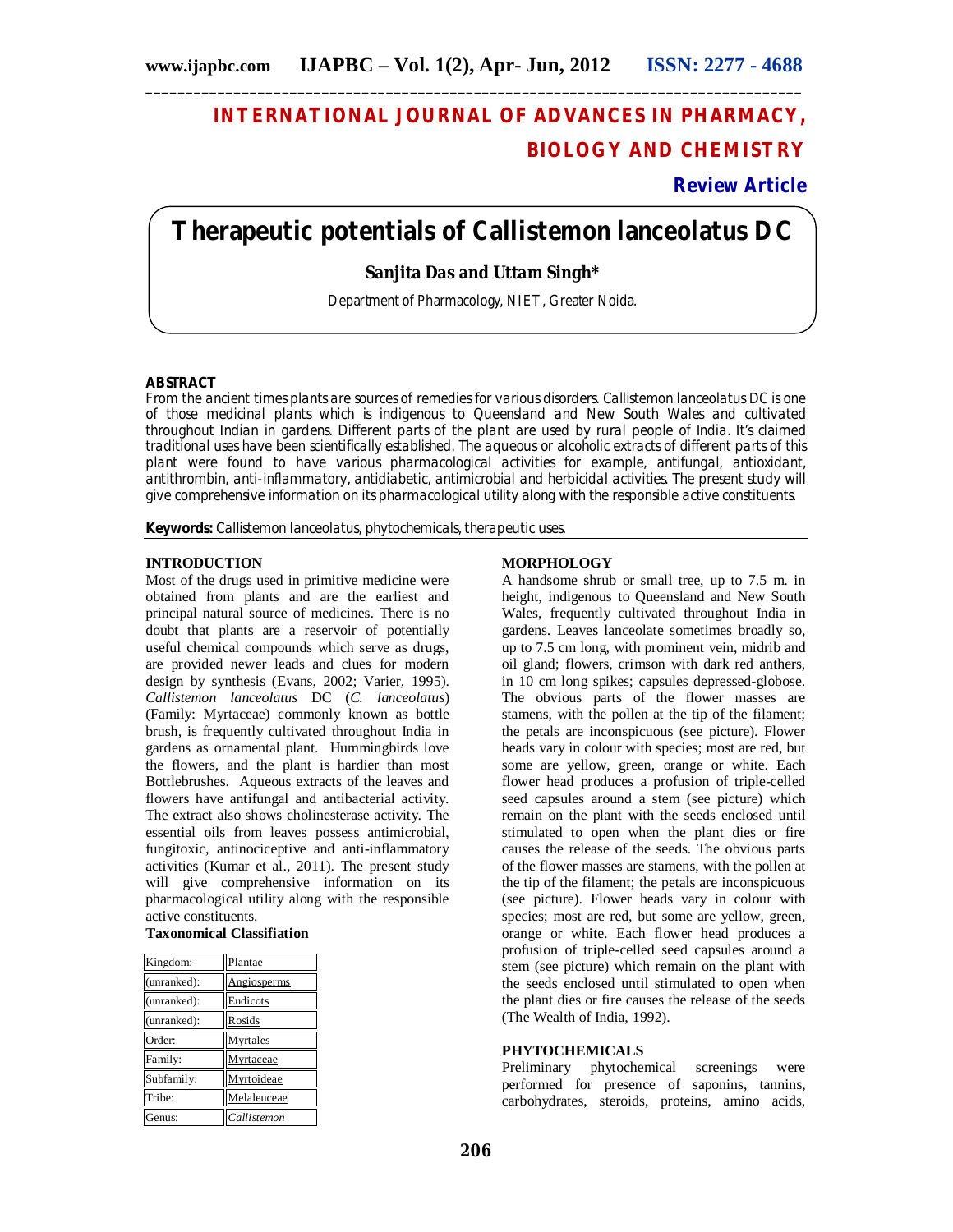phenolic compounds and anthraquinone glycosides (Ali et al., 2011). Two neolignans, named callislignan A and B together with known Cmethyl-flavonoids, a lignan and pentacyclic triterpenoid esters were isolated from the leaves of *C. lanceolatus.* Previous chemical investigations of compounds from this family have revealed the

presence of various types of secondary metabolites, including triterpenoids (Younes, 1975; Varma and Parthasarathy, 1975), Phloroglucinol Derivatives (Lounasmaa et al., 1977), C-methyl flavonoids (Huq and Misra, 1997) and tannins (Hanaa and Mohamed,



CallislignanA

CallislignanB

A new triterpenoid, 30-hydroxyalphitolic acid **1**, and eight known triterpenoids, alphitolic acid **2**, lupenol**3**, 3-acetoxy-olean-18-en-28-oic acid **4**, betulinic acid **5**, ursolic acid **6**, betulinic acid 3-*O*caffeate **7**, morolic acid 3-*O*-caffeate **8**, and ursolic acid 3-*O*-caffeate **9**, were isolated from *C. lanceolatus* (Jeong et al., 2009). Substantial fractionation and purification of the EtOAc-soluble extract of the aerial parts of *C. lanceolatus* afforded<br>six flavonoids. 4'.5-dihydroxy-6.8-dimethyl-7flavonoids,  $4', 5$ -dihydroxy-6,8-dimethyl-7methoxyflavanone (1), eucalyptin (2), 8 demethyleucalyptin (3), sideroxylin (4), syzalterin (5), and quercetin (6) (Park et al., 2010). Two new flavonol glycosides, kaempferol 3-O-beta-Dgalacturonopyranoside and quercetin 3-O-(2"-Ogalloyl)-beta-D-glucoronopyranoside, were isolated, from leaves of *C. lanceolatus*, as well as eighteen known polyphenols (phenolic acids, flavonoids and three tannins) (Mahmoud et al., 2002) .

# **TRADITION USES**

*Callistemon* species are used for forestry, essential oil production, farm tree/windbreak plantings, degraded-land reclamation and ornamental horticulture, among other applications (Spencer and Lumley, 1991). In China callistemon species, especially *C. viminalis*, are used in Traditional Chinese Medicine pills for treating hemorrhoids (Ji, 2009). *Callistemon* are also used as weed control (Wheeler, 2005) and as bioindicators for environmental management (Burchett et al., 2002).

# **THERAPEUTIC USES**

**Cardioprotective**: The ethanol extract of *C. lanceolatus* has shown significant cardioprotection by doxorubicin-induced cardiac toxicity. The elevated ST segment, decreased blood pressure, increased level of serum enzymes and decreased

level of tissue antioxidant markers were observed in doxorubicin treatment (p<0.01). While 200 mg/kg extract significantly reduced the elevated levels of the serum enzymes and restores the ECG and blood pressure to normal, also significantly increased the tissue antioxidant levels, while decreased the malondialdehyde level  $(p<0.01)$  when compared with the control. The with the control. The<br>study confirmed the histopathological study confirmed the cardioprotection. (Firoz et al., 2011).

### **Antifungal, Antiaflatoxin and Antioxidant activity**

The study examined the chemical composition of *C. lanceolatus* (Sm.) Sweet essential oil and its antifungal, antiaflatoxin and antioxidant activity. During standardization of chemical profile, a total of 8 compounds constituting 0.862 mg/mL of oil composition were analyzed by GCeMS analysis where 1,8-cineole was recorded as a major component (0.56 mg/mL). The antifungal activity of EO and 1,8-cineole was evaluated by contact assay on Czapek's dox agar (Shukla et al., 2012). the ethanol extract of *C. lanceolatus* was investigated because it showed strong elastase inhibition and DPPH radical scavenging activities (Kim et al., 2009).

#### **Calcium channel blocking activity**

The crude methanolic extract of fruits of *Callistemon citrinus* (C.c) was screened for possible spasmolytic activity on isolated rabbit's jejunum preparations. The extract produced a relaxing effect on spontaneous contraction of rabbit's jejunum. The fruit of *Callistemon citrinus*  was found to have spasmolytic effect on rabbit's jejunum through the calcium channel blocking mechanism. (Ali et al., 2011).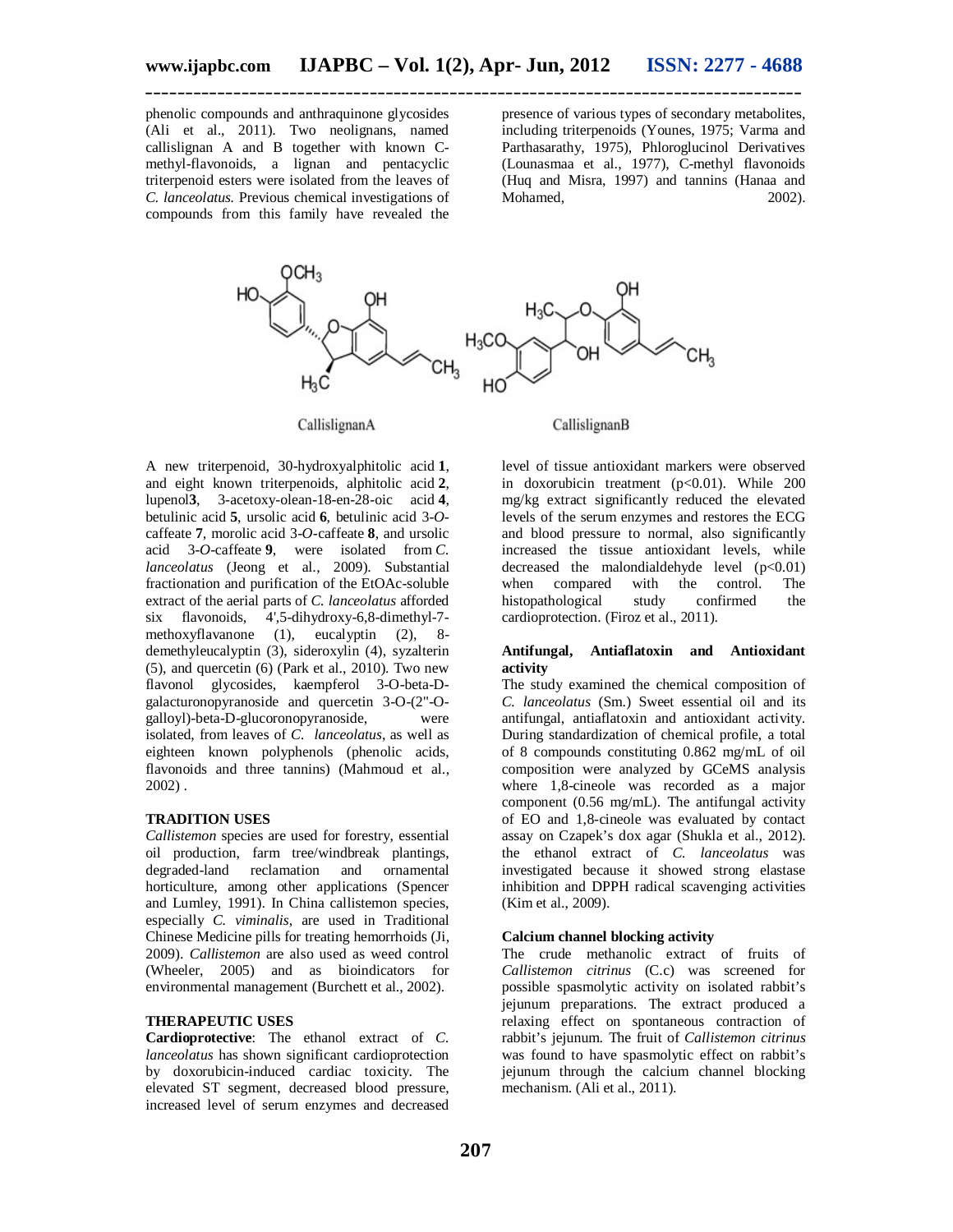# **Antithrombin activity**

Thirty plants collected in central Florida have been extracted. Crude plant extracts have been tested for the antithrombin activity. In the antithrombin bioassay plant extracts which showed an 80% activity or higher were classified as highly active and therefore merit further study relative to drug discovery. The following plants demonstrated activity of 80% or higher: *Ardisia crenata* (80% CH2Cl2 fraction), Tetrapanax papyriferus (83% CH2Cl2 fraction), *Lagerstroemia indica* (85% CH3OH fraction), *C. lanceolatus* (82 % CH3OH fraction), *Antigonon leptopus* (89% CH3OH fraction), *Myrica virginiana* (95% CH3OH fraction), *Myrica cerifera* (81% CH3OH fraction). Chromogenic bioassay result showed antithrombic activity of methanolic extract of *C. lanceolatus* (Chistokhodova et al., 2002).

#### **Antifungal properties**

The antifungal activity against *Aspergillus flavus* of the essential oils obtained by hydrodistillation from the leaves of four Myrtaceae from Cameroon (*Callistemon rigidus*, *Callistemon citrinus, Eucalyptus camaldulensis* and *Eucalyptus saligna* ) was established (Dongmo et al., 2010). Leaf essential oils of *Callistemon rigidus* and *Callistemon citrinus* obtained by steam-distillation were assigned for their antifungal activity against<br>*Phaeoramularia angolensis*. The oils of *Phaeoramularia angolensis*. The oils of *Callistemon rigidus* and *Callistemon citrinus* were dominated by the presence of 1,8-cineole (79.1% and 73.8% respectively) (Jazet et al., 2009).

#### **Antidiabetic and hypolipidemic activities**

*C. lanceolatus* could be useful in management of type -1 and type-2 diabetes associated with abnormalities in lipid profiles. Ethyl acetate and hexane fractions of dichloromethane extract of *C. lanceolatus*used and diabetes induced by streptozotocin and streptozotocin-nicotinamide (Kumar et al., 2011). Stem bark of *Callistemon rigidus* (Myrtaceae) intensely inhibits α-amylase activity in isolated mouse plasma *in vitro*. Consequently, the active components in this plant were investigated and examined the inhibitory effects of these isolated components on  $\alpha$  -amylase in mouse gastrointestinal tract *in vivo* (Kobayashi et al., 2006). *C. lanceolatus* possesses antihyperglycemic property as well improved body weight, liver profile, renal profile and total lipid levels in alloxan-diabetic rats (Kumar et al., 2011).

#### **Anti-inflammatory activity**

*C. lanceolatus* methanolic leaf extracts (200 and 400 mg/kg) significantly inhibited carragennan – induced rat paw oedema formation. The inhibition of oedema by extract was dose dependent. The development of oedema in the paw of the rat after the injection of carrageenan was due to the release

of histamine, serotonin, prostaglandin and the like. *C. lanceolatus* methanolic leaf extract showed significant (*P*< 0.05) anti-inflammatory activity at doses of 200 and 400 mg/kg. This significant antiinflammatory of *C. lanceolatus* methanolic leaf extract at the dose of 400 mg/kg was comparable with diclofenac sodium. The presence of bioactive constituents as indicated above may be responsible for anti-inflammatory activity (Kumar et al., 2011).

#### **Acute toxicity, brine shrimp cytotoxicity and relaxant activity**

The screening of fractions of the crude methanol extract of *Callistemon citrinus* Curtis was performed for tracing spasmolytic constituents and for isolation of bioactive compounds. Acute toxicity and brine shrimp cytotoxicity of crude methanol extract were also performed to standardize it. Relaxant constituents were more concentrated in ethylacetate fraction followed by chloroform, n-butanol and aqueous fractions that warrant for its isolation. The crude methanol extract was safe at concentrations 250 mg/ml or below and results of brine shrimp cytotoxicity assay imply that the plant specie may be a source of cytotoxic agents. (Ali et al., 2011).

#### **Antibacterial activity**

The antibacterial properties of ethanolic and methanolic extract of *Callistemon citrinus* leaf and *Albizia lebbeck* leaf was studied against different pathogenic bacteria including *Streptococcus pyogenes*, *Bacillus cereus*, *Bacillus anthracis*, *Salmonella typhi*, *Kelebsiella pneumoniae*, *Streptococcus epidermidis*, *Escherichia coli*, *Pseudomonas aeruginosa* and *Listeria monocytogenes* by disc diffusion method. Their results revealed that the ethanolic and methanolic extract showed good antimicrobial activity against bacteria. It is noteworthy in particular effect against *S. typhi, B. cereus, S. epidermidis, B. anthracis* which is comparable with antibiotics. Good effect of extract of this plant on *P. aeruginosa* that is resistant bacteria is also noticeable. Furthermore, the effect of these extract on gram positive bacteria are more notify than gram negatives. Based on the result of this study it can be said that *Callistemon citrinus* is an effective antimicrobial plant that can be used for folk medicine and will be a good source for finding new antimicrobial agents in order to treat and control infections (Seyydnejad et al., 2010; Seyydnejad et al., 2010).

#### *C. lanceolatus* **protect PC12 cells against Abetainduced toxicity**

Reducing Abeta-induced neurotoxicity could provide a suitable means of prevention or intervention in the disease course of AD. The neuroprotective effects of isolates from *C. lanceolatus* (Myrtaceae) against Abeta were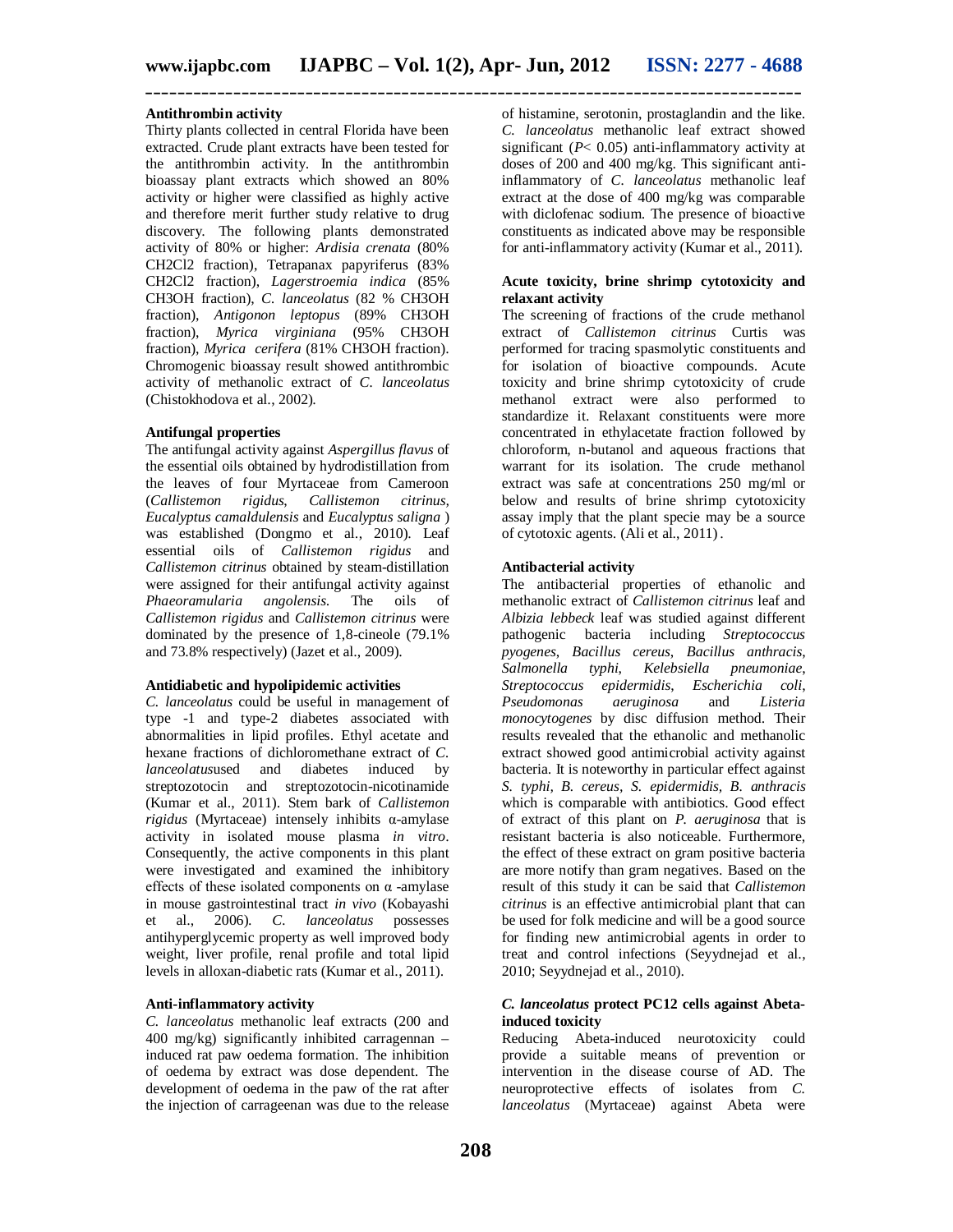evaluated using PC12 cells. Substantial fractionation and purification of the EtOAc-soluble extract of the aerial parts of *C. lanceolatus* afforded six flavonoids, 4',5-dihydroxy-6,8-dimethyl-7 methoxyflavanone (1), eucalyptin (2), 8 demethyleucalyptin (3), sideroxylin (4), syzalterin (5), and quercetin (6). Compounds 1, 5, and 6 were found to protect PC12 cells effectively against Abeta-induced toxicity. In particular, compound 1 showed the most promising neuroprotective effect with an ED (50) value of 6.7 microM in terms of decreasing Abeta-induced apoptotic cell death, and this was accompanied by a decrease in caspase-3 activation and an increase in Bcl-2/Bax ratio. These results suggest that compound 1 could be developed as a candidate anti-AD agent due to its attenuation of Abeta-induced apoptotic cell death (Park et al., 2010).

# **CONCLUSION**

Several flavonoids, triterpenoids, tannins, phenolic compounds have been isolated from its leaves. *C. lanceolatus* shows various types of activities such as free radical scavenging activity, calcium channel blocking activity, antifungal, antibacterial, antidiabetic, antithrombin and herbicidal activity. The broad therapeutic potentials of *C. lanceolatus* may be due to the presence of the investigated active chemical constituents. In future to extend this study, elaborated psychopharmacological studies will be done as the plant contains flavonoids. Furthermore other parts of the plants are to be exploited for further pharmacological investigations along with the establishment of mechanism and chemical constituents responsible for the respective therapeutic potential.

#### **REFERENCES**

- 1. Ali N, Ahmed G, Shah SWA, Shah I, Ghias M, Khan I (2011). Acute toxicity, brine shrimp cytotoxicity and relaxant activity of fruits of *callistemon citrinus* Curtis. BMC Complement Altern. Med., 11: 99.
- 2. Ali N, Shah SWA, Ahmad B (2011). Calcium Channel Blocking Activity of Fruits of *Callistemon citrinus*. J.Chem.Soc.Pak., 33(2): 245-248.
- 3. Burchett M, Mousine R, Tarran J (2002). Phytomonitoring for Urban Environmental Management. Air Pollut. Plant Biotechnol*.*, 61-91.
- 4. Chistokhodova N, Nguyen C, Calvino T, Kachirskaia I, Cunningham G, Miles DH (2002). Antithrombin activity of medicinal plants from central Florida. J. Ethnopharmacol., 81: 277-280.
- 5. Das A, Zaman K, Singh AV (2009). Phytochemical and Chemical composition evaluation of Volatile Oil of *Callistemon*

*linearis DC* Leaf. Adv. in Nat. Appl. Sci., 3(1): 56-59.

- 6. Dongmo BN, Dongmo PMJ, Ngoune LT, Kwazou NL, Zollo PHA, Menut C (2010). Antifungal Activities of Essential Oils of<br>some Cameroonian Myrtaceae on Cameroonian Myrtaceae on *Aspergillus flavus* Link ex. Fries. Asian J. Exp.Biol.Sci., 1(4): 907-914.
- 7. Evans WC (2002). Trease and Evans' Pharmacognosy, WB. Souders Company Singapore, p.1.
- 8. Firoz M, Bharatesh K, Nilesh P, Vijay G, Tabassum S, Nilofar N (2011). Cardioprotective activity of ethanolic extract of *Callistemon lanceolatus* leaves on doxorubicin-induced cardiomyopathy in rats. Bangladesh J. Pharmacol., 6: 38- 45.
- 9. Hanaa HA, Mohamed SAM (2002). Antioxidant and hepatoprotective activity of hydrolyzable tannins from *Callistemon lanceolatus* against CCL4-induced liver damage in rats. Bulletin of the Faculty of Pharmacy (Cairo University)., 40 (2): 175–187.
- 10. Huq F, Misra LN (1997). An alkenol and C-methylated flavones from *Callistemon lanceolatus* leaves. Planta Medica., 64 (4): 369–370.
- 11. Jazet PM, Tatsadjieu LN, Ndongson BD, Kuate J, Zollo PHA, Menut C (2009).<br>Correlation between chemical Correlation composition and antifungal properties of essential oils of *Callistemon rigidus* and *Callistemon citrinus* of Cameroon against *Phaeoramularia angolensis.* J. Med. Plant. Res., 3(1): pp 009-015.
- 12. Jeong W, Hong SS, Kim N, Yang YT, Shin YS, Lee C, Hwang BY, Lee D (2009). Bioactive triterpenoids triterpenoids from *Callistemon lanceolatus*. Arch. Pharm. Res., 32(6): 845-849.
- 13. Ji T (2009). Traditional Chinese Medicine Pills for Treating Hemorrhoid, *CN 101352524 A 20090128*.
- 14. Kim JH, Byun JC, Bandi AKR, Hyun CG and Lee NH (2009). Compounds with elastase inhibition and free radical scavenging activities from *Callistemon lanceolatus*. J. Med. Plant. Res., 3(11): pp 914-920.
- 15. Kobayashi K, Ishihara T, Khono E, Miyase T, Yoshizaki F (2006).Constituents of Stem Bark of *Callistemon rigidus* Showing Inhibitory Effects on Mouse a-Amylase Activity. Biol*.* Pharm*.* Bull*.*, 29(6): 1275-1277.
- 16. Kumar S, Kumar V, Prakash OM (2011). Antihyperglycemic, antihyperlipidemic potential and histopathological analysis of